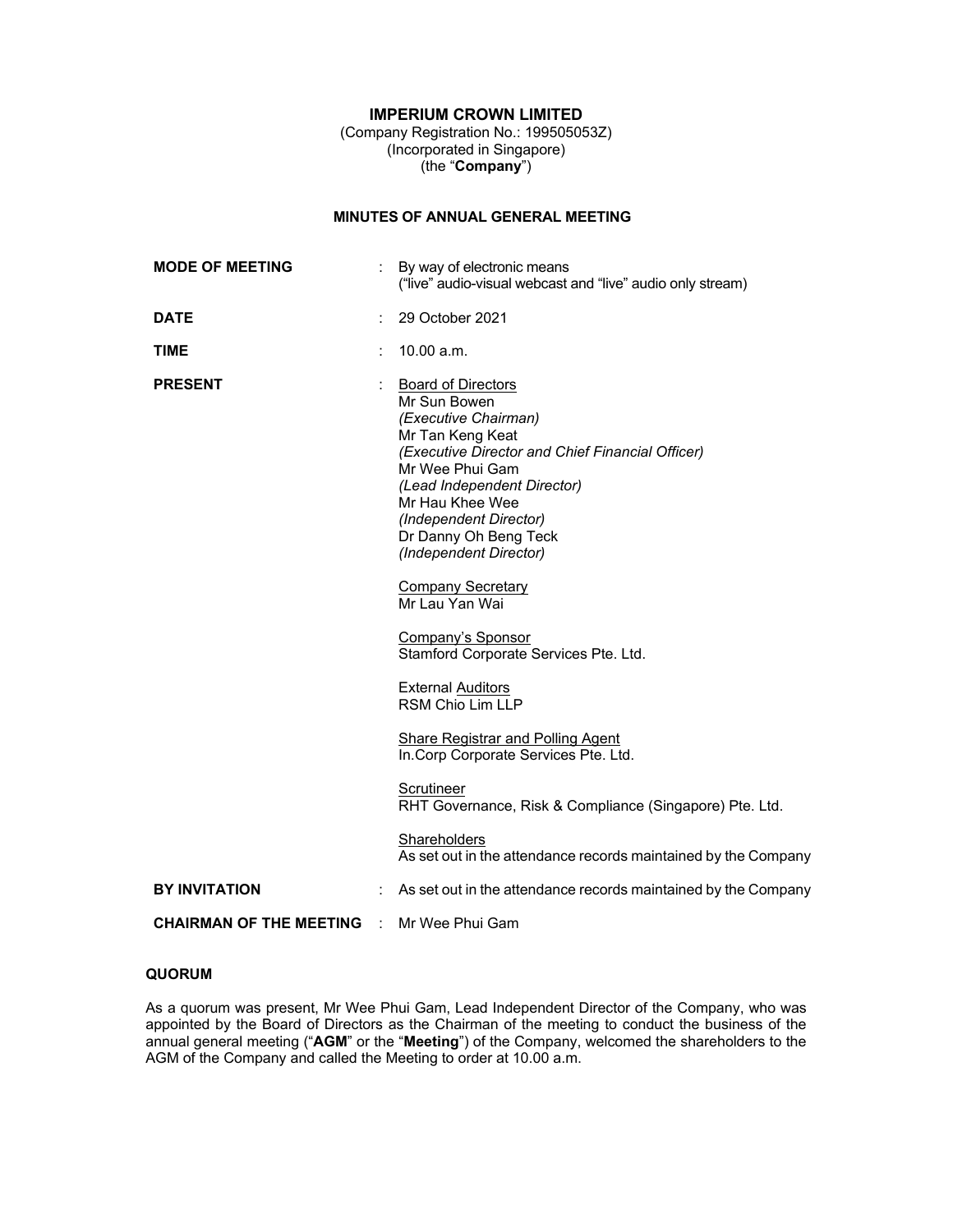## **"LIVE" AUDIO-VISUAL WEBCAST OR "LIVE" AUDIO-ONLY STREAM**

The Chairman indicated that as the AGM would be conducted by way of electronic means pursuant to the First Schedule of the COVID-19 (Temporary Measures) (Alternative Arrangements for Meetings for Companies, Variable Capital Companies, Business Trusts, Unit Trusts and Debenture Holders) Order 2020, the Company had arranged for a "live" audio-visual webcast and "live" audio-only stream for shareholders to contemporaneously observe the proceedings of this Meeting. Accordingly, the Chairman thanked shareholders who had taken their time to watch or listen the live event of this Meeting.

The Chairman reminded the shareholders that a "live" audio-visual webcast and "live" audio-only stream were mainly for contemporaneous observation of the meeting proceedings and sought shareholders' kind understanding that they were not allowed to raise any questions during the Meeting.

#### **INTRODUCTION OF DIRECTORS, COMPANY SECRETARY AND PROFESSIONALS**

The Chairman introduced the directors of the Company (the "**Directors**") attending remotely via "live" webcast and informed the Meeting that the Company Secretary, External Auditors, Company's Sponsor, Share Registrar, Polling Agent, and Scrutineer together with their representatives, were also attending the AGM remotely via "live" webcast.

## **ANNUAL REPORT AND NOTICE**

The Chairman informed the Meeting that:

- 1. The Annual Report together with the Notice of this Meeting dated 14 October 2021 (the "**Notice of AGM**"), proxy form as well as the announcement in relation to the alternative arrangements for participation at the AGM to be held on 29 October 2021 (collectively known as the "**AGM Documents**"), setting out the details of the steps, among others, for pre-registration, submission of questions in advance and voting at the AGM, had been circulated by electronic means to shareholders within the statutory period. With the consent of the shareholders, the Notice of AGM was taken as read.
- 2. All pertinent information relating to the proposed resolutions was set out in the Notice of AGM.
- 3. In the AGM Documents, the Company had informed shareholders to submit their proxy form to appoint only the Chairman of the Meeting to cast votes on their behalf. Hence, proxy forms lodged at the Company's registered office or emailed to the Company had been checked and found to be in order.
- 4. In his capacity as the Chairman of the Meeting, he had been appointed as proxy by shareholders who had directed him to vote on their behalf. Therefore, he would vote in accordance with the wishes of shareholders who had appointed him as proxy.
- 5. In the AGM Documents, the Company had also invited shareholders to submit their questions in advance in relation to any resolutions set out in the Notice of AGM. The Company had reported that no question had been received from shareholders prior to the Meeting.
- 6. In his capacity as the Chairman of the Meeting, he demanded all the resolutions set out in the Notice of AGM be voted by way of poll, which was in accordance with Article 71 of the Company's Constitution and also complied with the requirement of Rule 730A of the Listing Manual Section B: Rules of Catalist ("**Catalist Rules**") of the Singapore Exchange Security Trading Limited ("**SGX-ST**") for all listed companies to conduct voting by poll for all general meetings.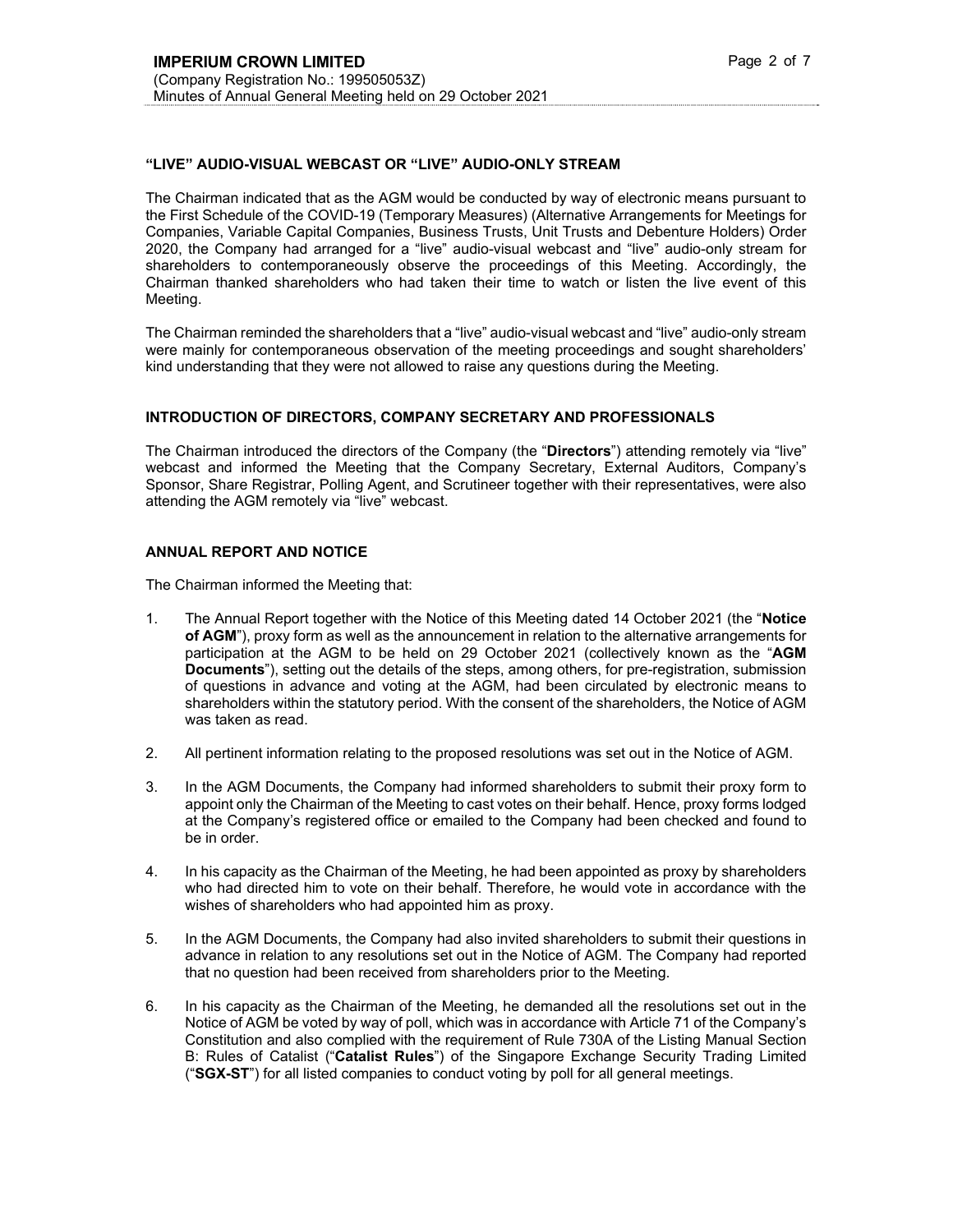7. In.Corp Corporate Services Pte. Ltd. and RHT Governance, Risk & Compliance (Singapore) Pte. Ltd. had been appointed as the Polling Agent and Scrutineers respectively. The validity of the proxies submitted by the shareholders had been reviewed and all valid votes had been counted and verified.

#### **ORDINARY BUSINESS**:

#### 1. **DIRECTORS' STATEMENT AND AUDITED FINANCIAL STATEMENTS – RESOLUTION 1**

Resolution 1 was to receive and adopt the Directors' Statement and the Audited Financial Statements of the Company for the financial year ended 30 June 2021 together with the Auditors' Report thereon.

As the votes of the proposed resolution have been counted and verified through the submission of the proxy forms to the Chairman, the poll result for Resolution 1 is as follows:

|                                  | <b>Number of Shares</b> | %      |
|----------------------------------|-------------------------|--------|
| Votes "For"                      | 207.530.825             | 100.00 |
| Votes "Against"                  |                         | 0.00   |
| Total number of valid votes cast | 207,530,825             | 100.00 |

Based on the result, the Chairman declared that Resolution 1 was duly carried unanimously, on a poll vote.

#### 2. **RE-ELECTION OF DIRECTORS – RESOLUTIONS 2, 3 AND 4**

The Meeting was informed that Mr Wee Phui Gam, Mr Hau Khee Wee and Mr Tan Keng Keat who were retiring pursuant to Articles 117 and 122 of the Company's Constitution, had signified their consents to continue in office.

The meeting proceeded to vote on the re-election of Directors individually.

#### **RE-ELECTION OF MR WEE PHUI GAM AS DIRECTOR – RESOLUTION 2**

As Resolution 2 involved the re-election of the Chairman as a Director of the Company, the Chairman invited Mr Tan Keng Keat to momentarily take over the chair for Resolution 2.

The Meeting was informed that Mr Wee Phui Gam will, upon re-election as a Director of the Company pursuant to Article 117 of the Company's Constitution, remain as the Chairman of the Audit Committee and a member of the Nominating and Remuneration Committees respectively, and will be considered independent for the purpose of Rule 704(7) of the Catalist Rules of the SGX-ST.

As the votes of the proposed resolutions have been counted and verified through the submission of the proxy forms to the Chairman, the poll result for Resolution 2 is as follows:

|                                  | <b>Number of Shares</b> | %      |
|----------------------------------|-------------------------|--------|
| Votes "For"                      | 207.530.825             | 100.00 |
| Votes "Against"                  |                         | 0.00   |
| Total number of valid votes cast | 207.530.825             | 100.00 |

Based on the result, Mr Tan Keng Keat declared that Resolution 2 was duly carried unanimously, on a poll vote.

Mr Tan Keng Keat returned the chairmanship to the Chairman to resume the conduct of the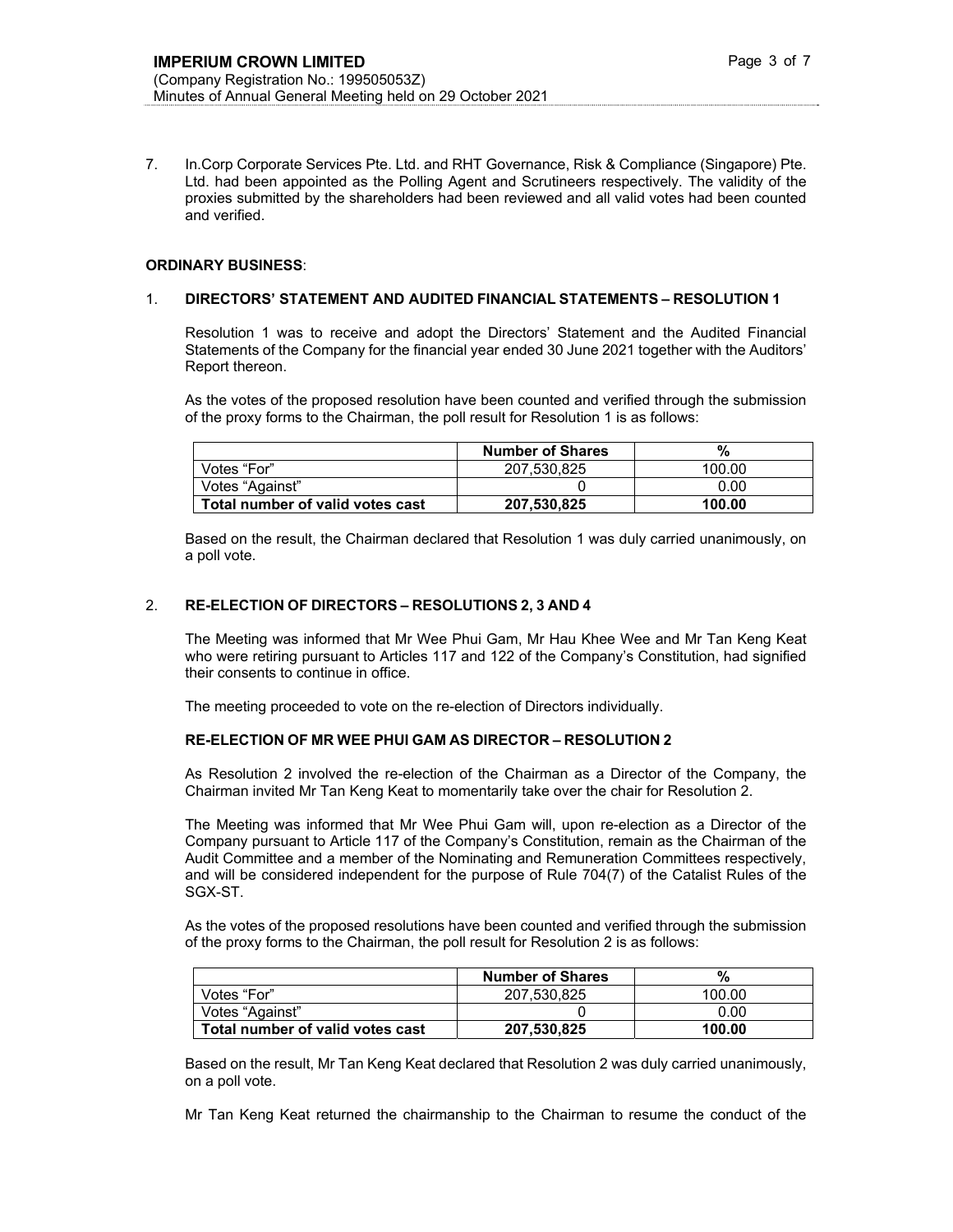meeting.

## **RE-ELECTION OF MR HAU KHEE WEE AS DIRECTOR – RESOLUTION 3**

Resolution 3 dealt with the re-election of Mr Hau Khee Wee as a Director of the Company.

The Meeting was informed that Mr Hau Khee Wee will, upon re-election as a Director of the Company pursuant to Article 117 of the Company's Constitution, remain as the Chairman of the Nominating and Remuneration Committees respectively, and a member of the Audit Committee, and will be considered independent for the purpose of Rule 704(7) of the Catalist Rules of the SGX-ST.

As the votes of the proposed resolution have been counted and verified through the submission of the proxy forms to the Chairman, the poll result for Resolution 3 is as follows:

|                                  | <b>Number of Shares</b> | %      |
|----------------------------------|-------------------------|--------|
| Votes "For"                      | 207.530.825             | 100.00 |
| Votes "Against"                  |                         | 0.00   |
| Total number of valid votes cast | 207,530,825             | 100.00 |

Based on the result, the Chairman declared that Resolution 3 was duly carried unanimously, on a poll vote.

#### **RE-ELECTION OF MR TAN KENG KEAT AS DIRECTOR – RESOLUTION 4**

Resolution 4 dealt with the re-election of Mr Tan Keng Keat as a Director of the Company pursuant to 122 of the Company's Constitution.

As the votes of the proposed resolution have been counted and verified through the submission of the proxy forms to the Chairman, the poll result for Resolution 4 is as follows:

|                                  | <b>Number of Shares</b> | %      |
|----------------------------------|-------------------------|--------|
| Votes "For"                      | 207.530.825             | 100.00 |
| Votes "Against"                  |                         | 0.00   |
| Total number of valid votes cast | 207.530.825             | 100.00 |

Based on the result, the Chairman declared that Resolution 4 was duly carried unanimously, on a poll vote.

#### 3. **DIRECTORS' FEES FOR THE FINANCIAL YEAR ENDING 30 JUNE 2022 – RESOLUTION 5**

Resolution 5 was to approve the payment of Directors' fees of S\$160,000 as recommended by the Board of Directors for the financial year ending 30 June 2022, payable quarterly in arrears.

As the votes of the proposed resolution have been counted and verified through the submission of the proxy forms to the Chairman, the poll result for Resolution 5 is as follows:

|                                  | <b>Number of Shares</b> | %      |
|----------------------------------|-------------------------|--------|
| Votes "For"                      | 207.530.825             | 100.00 |
| Votes "Against"                  |                         | 0.00   |
| Total number of valid votes cast | 207,530,825             | 100.00 |

Based on the result, the Chairman declared that Resolution 5 was duly carried unanimously, on a poll vote.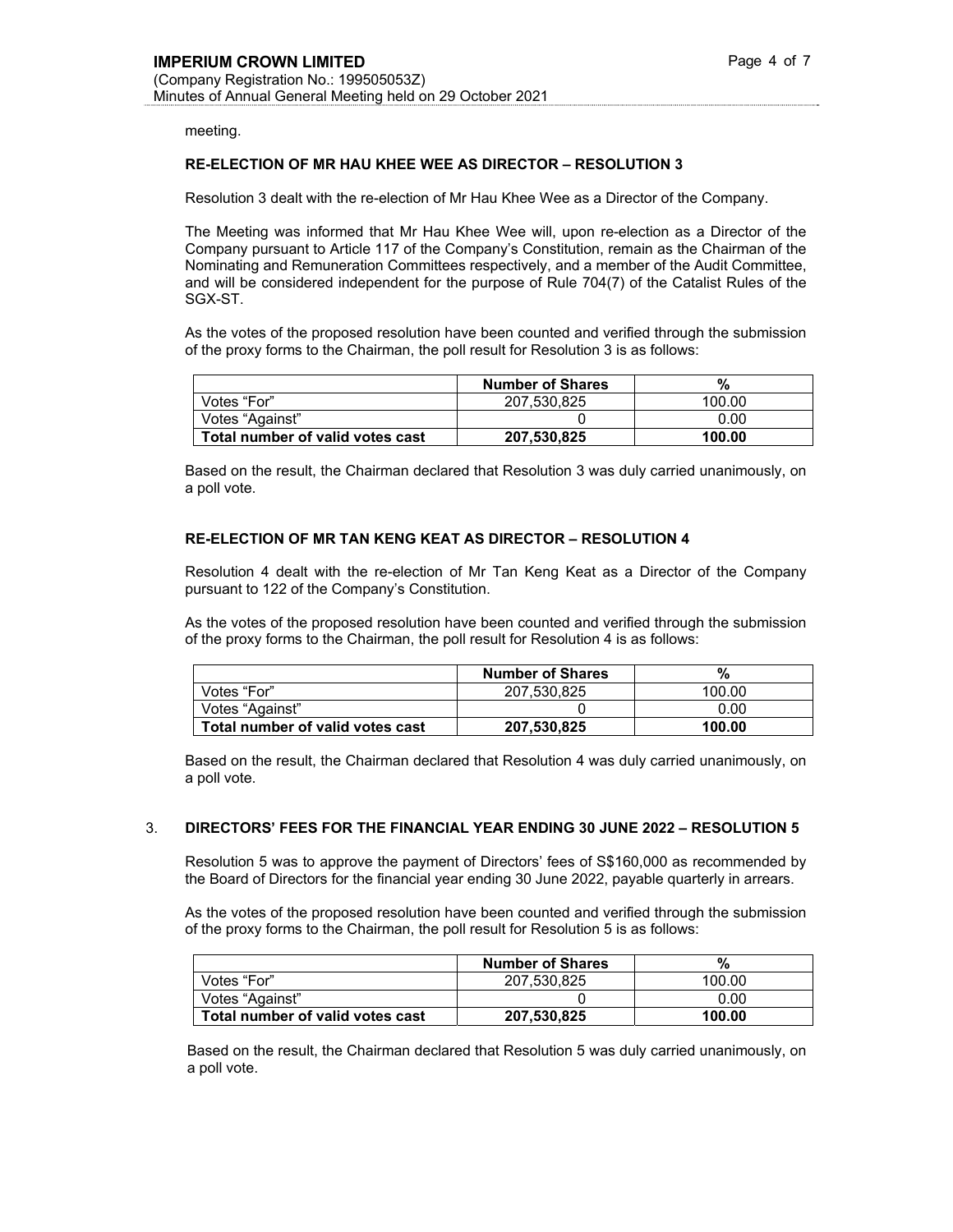# 4. **RE-APPOINTMENT OF AUDITORS – RESOLUTION 6**

Resolution 6 was to approve the re-appointment of Messrs RSM Chio Lim LLP as the Auditors of the Company and to authorize the Directors to fix their remuneration. The Meeting was informed that Messrs RSM Chio Lim LLP, had expressed their willingness to continue in office.

As the votes of the proposed resolution have been counted and verified through the submission of the proxy forms to the Chairman, the poll result for Resolution 6 is as follows:

|                                  | <b>Number of Shares</b> | %      |
|----------------------------------|-------------------------|--------|
| Votes "For"                      | 207.530.825             | 100.00 |
| Votes "Against"                  |                         | 0.00   |
| Total number of valid votes cast | 207,530,825             | 100.00 |

Based on the result, the Chairman declared that Resolution 6 was duly carried unanimously, on a poll vote.

# 5. **ANY OTHER BUSINESS**

 As no notice of any other ordinary business had been received by the Company Secretary, the Chairman proceeded to deal with the special business of the Meeting.

#### **SPECIAL BUSINESS**:

## 6. **AUTHORITY TO ALLOT AND ISSUES NEW SHARES – RESOLUTION 7**

 Resolution 7 was to consider and approve the general mandate to authorise the Directors to allot and issue new shares pursuant to Section 161 of the Companies Act, Cap. 50 and Rule 806 of the Catalist Rules of the SGX-ST:

 "That pursuant to Section 161 of the Companies Act, Cap. 50 of Singapore ("**Companies Act**") and Rule 806 of the Listing Manual Section B: Rules of Catalist ("**Catalist Rules**") of the Singapore Exchange Securities Trading Limited ("**SGX-ST**"), the Directors of the Company be authorized and empowered to:

- (a) (i) issue shares in the Company ("**Shares**") whether by way of rights, bonus or otherwise; and/or
	- (ii) make or grant offers, agreements or options (collectively, "**Instruments**") that might or would require shares to be issued, including but not limited to the creation and issue of (as well as adjustments to) options, warrants, debentures or other Instruments convertible into shares,

 at any time and upon such terms and conditions and for such purposes and to such persons as the Directors of the Company may in their absolute discretion deem fit; and

(b) (notwithstanding the authority conferred by this Resolution may have ceased to be in force) issue shares in pursuance of any Instruments made or granted by the Directors of the Company while this Resolution was in force;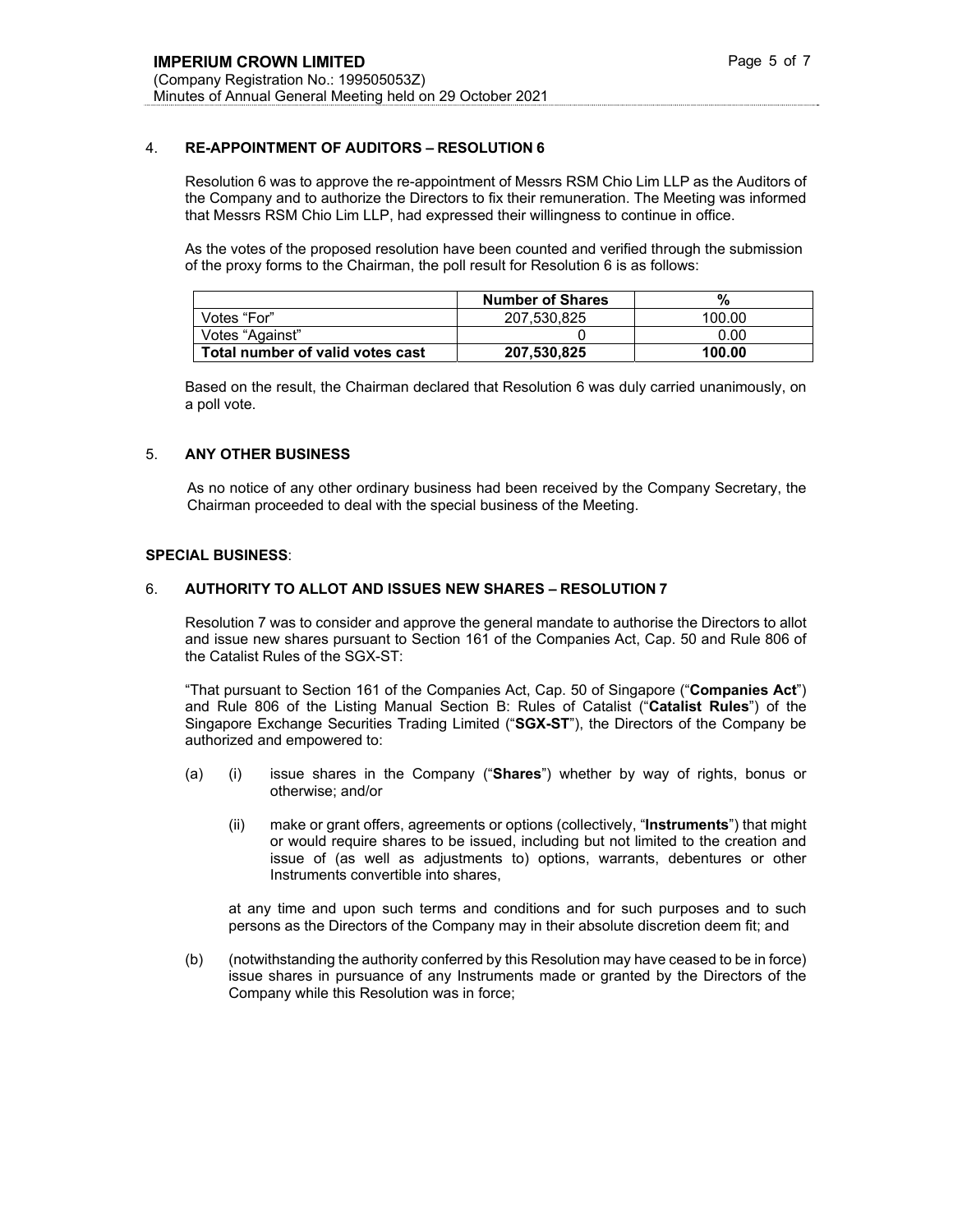provided that:

- (1) the aggregate number of shares (including Shares to be issued in pursuance of the Instruments, made or granted pursuant to this Resolution) to be issued pursuant to this Resolution shall not exceed one hundred per centum (100%) of the total number of issued shares (excluding treasury shares and subsidiary holdings) in the capital of the Company (as calculated in accordance with sub-paragraph (2) below), of which the aggregate number of Shares to be issued other than on a *pro-rata* basis to shareholders of the Company shall not exceed fifty per centum (50%) of the total number of issued Shares (excluding treasury shares and subsidiary holdings) in the capital of the Company (as calculated in accordance with sub-paragraph (2) below);
- (2) (subject to such calculation as may be prescribed by the SGX-ST) for the purpose of determining the aggregate number of Shares that may be issued under sub-paragraph (1) above, the total number of issued shares (excluding treasury shares and subsidiary holdings) in the capital of the Company at the time of the passing of this Resolution, after adjusting for:
	- (a) new Shares arising from the conversion or exercise of any convertible securities;
	- (b) new Shares arising from existing share options or vesting of share awards, provided the options or awards were granted in compliance with Part VII of Chapter 8 of the Catalist Rules; and
	- (c) any subsequent bonus issue, consolidation or subdivision of shares;

adjustments in accordance with (a) and (b) are only to be made in respect of new shares arising from convertible securities, share options or share awards which were issued and outstanding or subsisting at the time of the passing of the resolution approving the mandate.

- (3) in exercising the authority conferred by this Resolution, the Company shall comply with the provisions of the Catalist Rules for the time being in force (unless such compliance has been waived by the SGX-ST) and the Constitution of the Company; and
- (4) unless revoked or varied by the Company in a general meeting, such authority shall continue in force until the conclusion of the next Annual General Meeting of the Company or the date by which the next Annual General Meeting of the Company is required by law to be held, whichever is earlier."

As the votes of the proposed resolution have been counted and verified through the submission of the proxy forms to the Chairman, the poll result for Resolution 7 is as follows:

|                                  | <b>Number of Shares</b> | %      |
|----------------------------------|-------------------------|--------|
| Votes "For"                      | 207.530.825             | 100.00 |
| Votes "Against"                  |                         | 0.00   |
| Total number of valid votes cast | 207.530.825             | 100.00 |

Based on the result, the Chairman declared that Resolution 7 was duly carried unanimously, on a poll vote.